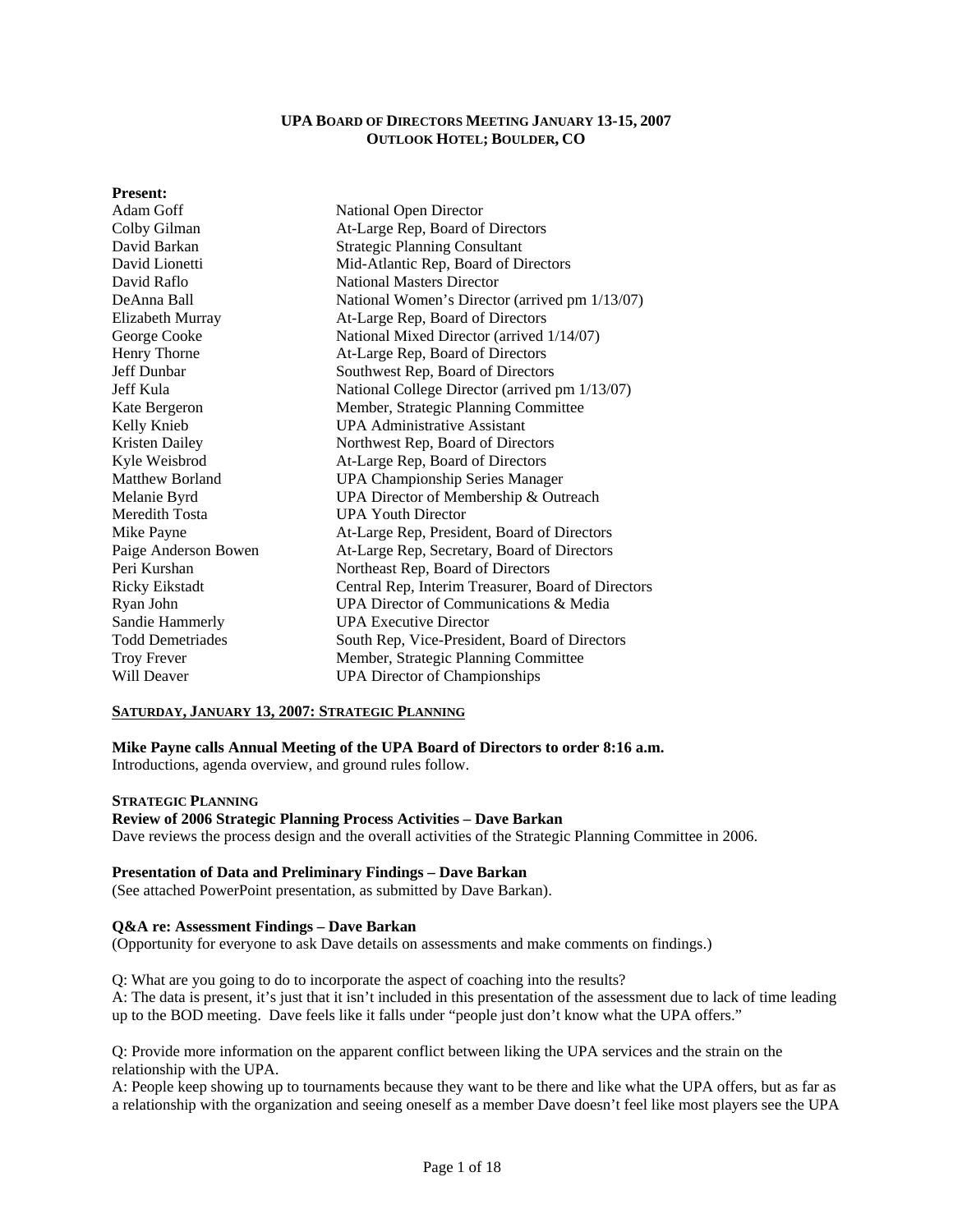as their organization. They see the UPA as the staff and Board, not as the actual member. They see it as an obligation to pay in order to play. This is intuition on Dave's part.

Q: Data appears to be symptomatic, rather than causal. Why have we gotten to the point we are right now that members and non-members feel this way?

A: This theoretical approach is necessary during the small group discussions. Answer: why is that and what do we need to do in order to really understand what this means?

Comment: It's important to quantify how much the UPA "sucks." We cannot be distracted by a well-structured argument in light of the large amount of quantitative data that is available.

Q: Feeling that Finding #7 is deceptive along the lines of another thing that respondents said is that PR is not really all that important to them. Quantitatively, people did not rank PR as that big of an issue.

A: Ranking is important because regardless of how low on someone's ranking system, the item is still really important. Dave doesn't feel a lot of people know what the UPA has done in order to change the perception of Ultimate.

Q: Most interesting finding is Finding #12. It is clear that they are distinct differences among the populations that we serve.

A: Filtering the data in this similar vein will occur in the future, which will give us a deeper understanding of the data.

Q: Concern about linking "the issue of playing with referees" and "becoming a more mainstream sport." Exploring them separately and exploring data about each point individually is necessary. "Mainstream" could mean any number of things to different people.

A: This is something to identify in small group discussions. Dave linked them in the finding because it was often linked in responses, but recognizes that they need to be explored separately.

Q: We need to draw implications at every level, but we also need to be aware of "analysis paralysis." We need to narrow our activities for the future and not consider all the options, otherwise we will never move forward. A: Yes, this is the "last call" on what we want to focus on then we will investigate and develop future action plans.

Q: The interesting thing about doing analysis is that just the act of conducting a survey has a beneficial effect and impact on those surveyed. The act of engaging people leads to engagement. Suggestion to routinely survey membership in years to come.

A: We got a lot of feedback "thank you for asking." We had thousands of people respond – in three days we had 2,000 former members respond with 1,700 people writing-in responses.

Comment: This puts us "on the hook." This creates our obligation to respond. We cannot assess/survey without taking action. We must create a plan and implement. We have \$500,000 in reserves and we must be willing to "take the leap."

Q: In your experience with national, membership organizations, is it the norm to have membership feel disconnected from the organization?

A: I think it is normal, but given Ultimate and the culture of Ultimate, in this case, it feels dissonant to me.

Comment: Interest in seeing views about UPA volunteers versus UPA admin and BOD. Do people see the volunteers (and do they see themselves) as the UPA?

Comment: Relating UPA membership to professionals (e.g. electricians) required to have membership in unions.

Comment: People may feel disconnected from what the UPA does, but still see the value of a UPA membership.

Comment: Real danger of being the gatekeeper to this really cool thing they want. If there is something better that comes along, they could easily bail on us.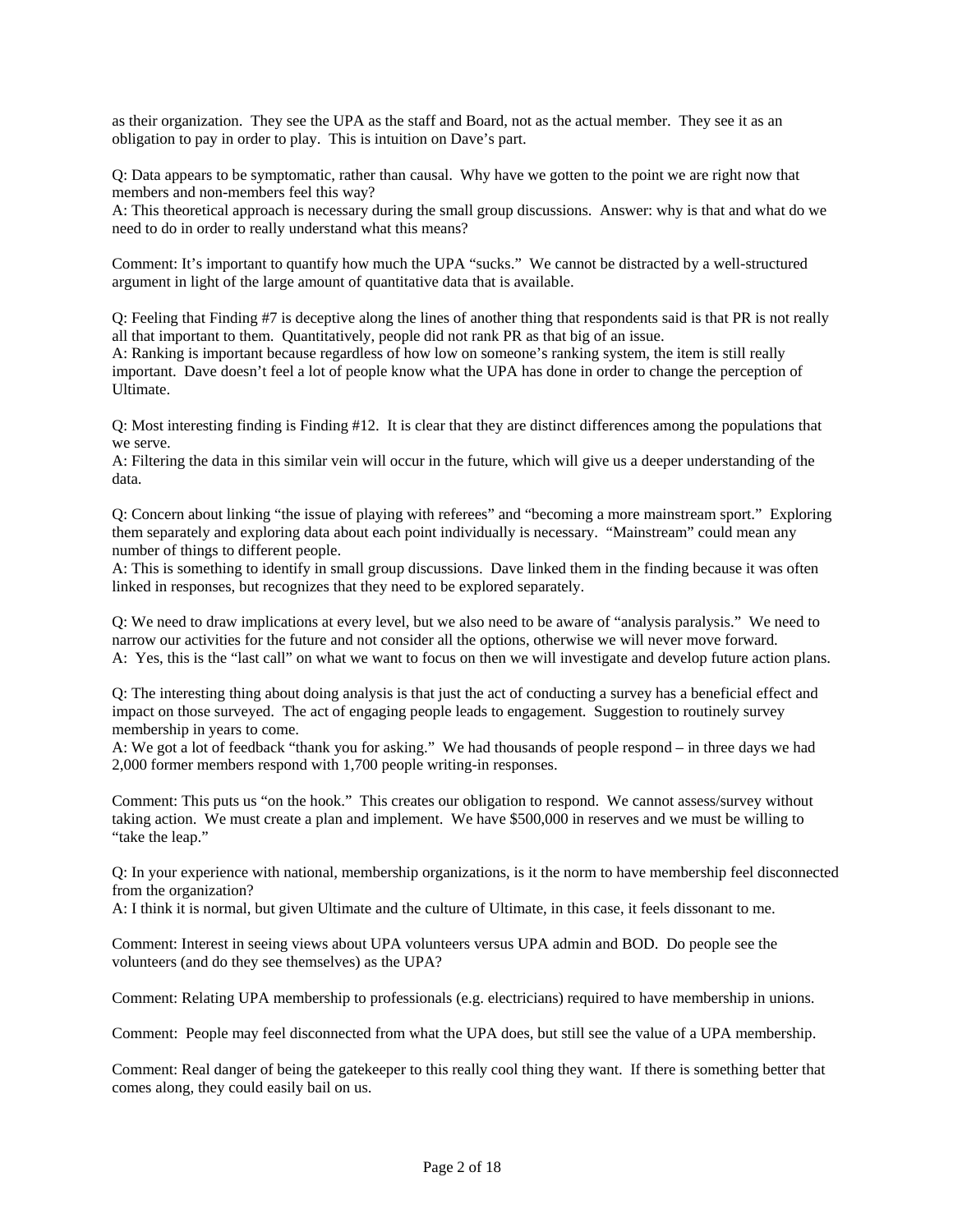#### **Break 10:00-10:10 a.m.**

#### **World Café Discussions – Dave Barkan**

Remainder of morning and the entire afternoon session spent in small groups to discuss findings by categories, as determined by Dave. Groups rotated from topic to topic so that everyone had a chance to discuss each set of findings.

Findings #1: UPA Services and Offerings Findings #2: UPA as a Business Findings #3: External Relations/Presence Findings #4: Growth/Change

#### **Summary of Learnings/Next Steps – Dave Barkan, Mike Payne**

### **Meeting adjourned at 6:02 p.m.**

### **SUNDAY, JANUARY 14, 2007: STRATEGIC PLANNING, GENERAL BOD MEETING**

#### **Meeting called to order 8:11 a.m.**

Overview of today's agenda and feedback from yesterday's session follows.

### **STRATEGIC PLANNING – Dave Barkan**

Topics in the Strategic Planning session include: planning summits and other modes of strategic visioning, best methods of convening UPA stakeholders, developing a preliminary schedule of events, next steps.

 **Lunch 12:25-1:30 p.m.** 

### **MEMBERS MEETING**

### **Mike Payne calls to order the Annual Membership Meeting of the UPA at 1:35 p.m.**

#### **HEADQUARTERS REPORTS**

#### **Championships Report – Will Deaver**

(See attached Championship Series Report submitted by Will Deaver, Director of Championship Series)

#### *Highlights of 2006*

Participation: Participation is up in all divisions, which is consistent with previous years except noticeable difference in participation in club divisions. Past 3 years has had very flat increase in club-level participation, whereas this year showed increases across all divisions.For the first year since Mixed was included in the Fall Series, there was an increase in both mixed and women's numbers.

Will does not feel there is volunteer burnout across the series, but potentially is present at various levels (sectionals, regionals) of various divisions (e.g. those sections with 20+ teams participating).

Registration: Online rostering was used for both series this year (college, club). College registration was a challenge because even when people sign-up online, we need supporting documentation from schools to verify eligibility. Temps were still required, although the shear amount of data entry was drastically reduced. Club division had mandatory online-rostering which went pretty smooth (other than hiccups in the system itself). Application of online rostering is turning out as we envisioned.

Several features of the college system are automated. One of the items automated is the date of first participation corresponding to eligibility. This year a college player from Florida, whose eligibility was in question, sued the UPA to address these eligibility issues. The lesson learned is that eligibility cannot be confirmed thru online means, and the best action is to resolve the problem by talking directly to the UPA. The message to deliver to membership is that the start of your membership does not correspond to the start of your eligibility "clock." The UPA does not care about players on college teams playing prior to the Series; the UPA does care about eligibility during the Series.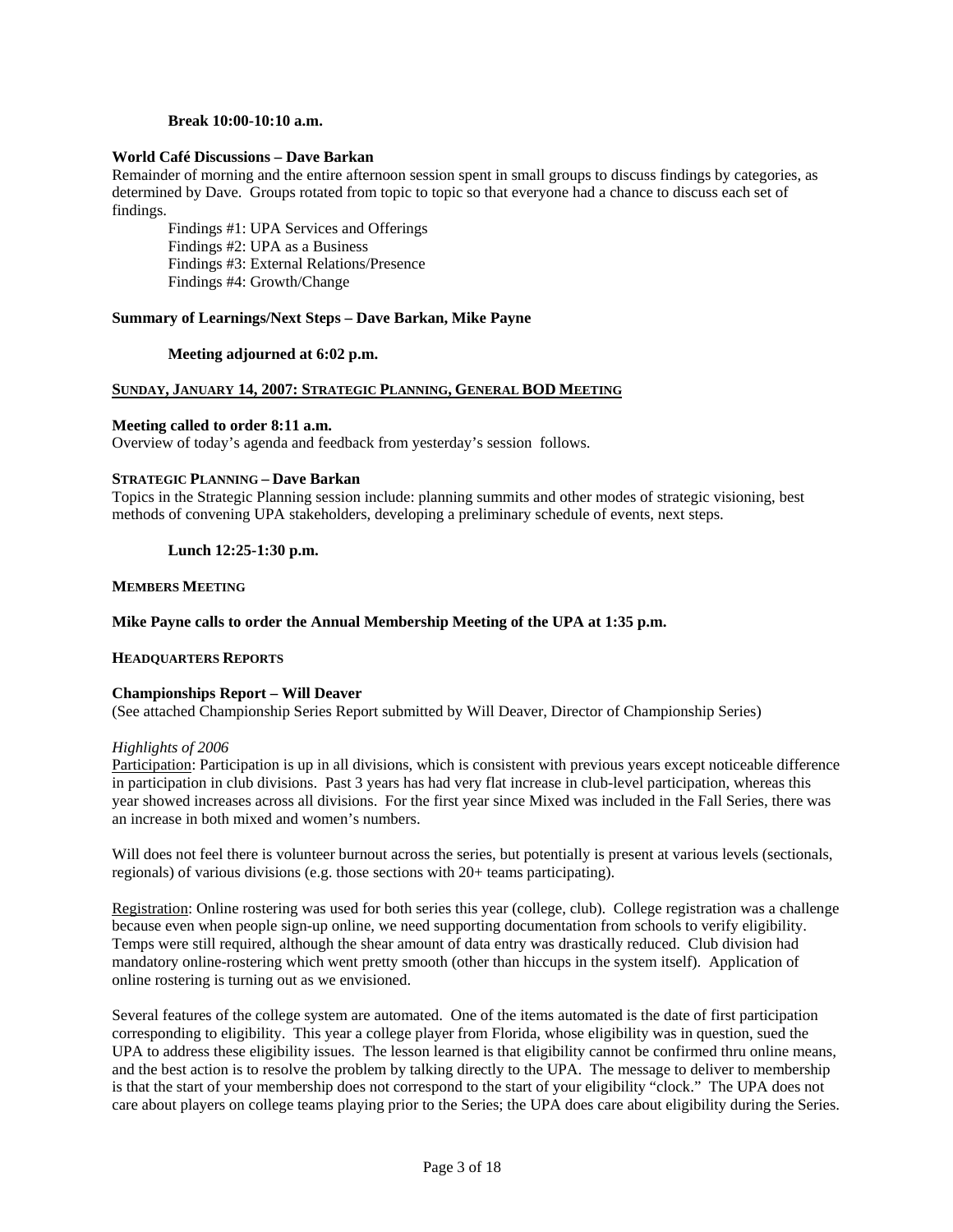Kristen requests that Todd present a "lessons learned" gained from the lawsuit to the BOD, which Todd agrees to do on Monday, January 15.

Admin continued to enforce strict deadlines, which encourages better information at an earlier date so that HQ can implement better events. College teams who want to play in the Club Series can request a deadline extension. In 2005, 30 teams requested an extension; in 2006, 180 teams requested an extension. Criteria to request an extension is contingent upon the timing of start of school in relationship to timing of Sectionals.

An unexpected negative/positive of online rostering was duplicate entries for teams. The negative outcome was that Admin was required to spend time culling rosters; the positive was that many of these teams would never have submitted a paper roster. The ease of online rostering means that in the future these teams may actually register, which encourages future growth.

Competition: Standard year. The UPA continues to provide consistency to its membership with standard rules and formats. Any issues that arise with rules and formats, Admin responds with consistency and in-line with written rules.

Event Quality: As you would expect, everyone likes Nationals. As you move down to Regionals and Sectionals, resources are fewer so the quality suffers slightly. Down the road, the UPA will work to increase the quality of those events to match that of Nationals.

The four requirements of hosting a sectional event are: fields and cones, medical plan, water, restrooms. Currently, not all of the sectional events meet the basic requirements, which is an opportunity for improvement. Will says there is no consideration of paying Sectional Coordinators more to improve the quality because he doesn't see a clear argument for pay tied to quality. Training materials for SCs include suggestions on how to divide labor between those responsible for event hosting and those for competition related issues. Kate questions whether or not there is a need to cap the number of teams at a sectional event to assure its quality.

Will feels that early communication between coordinators and the UPA ultimately improves the quality of the event. HQ publishes suggested dates for sectional/regional tournaments 9-12 months in advance.

According to the purpose of the Championship Series developed by the BOD several years ago, Sectionals are primarily focused on participation which is why there is no cap on the number of teams allowed to play at Sectionals. Until that purpose changes, there will be no limit. An alternative suggestion from Kate is to divide those sections that draw an excess number of teams into two sections.

There is a contingency plan to be put in action if an event is threatened to be cancelled. It is a fluid process that outlines actions to be taken at each point in the situation.

Personnel: None of this can happen without the volunteers (local, national). Biggest change in 2006 was the hiring of the Championship Series Manager, which will really improve the quality of services provided.

Youth: Signed a 2-year contract with the National Sports Center and the host of the YCC in Minneapolis, MN.

College: The 2007 College Championships will return to Columbus, OH.

#### *Upcoming for 2007*

- Current Events/Services: Maintain and improve the quality of events. Will will focus on national events, whereas Matthew will focus on regional/sectional events. Matthew will also be in charge of Eligibility Committee.
- Strategic Planning: Matthew will take on a lot of the series management activities that Will previously did, which will free up Will's time to participate much more in the Strategic Planning process.
- Documentation: With the addition of Matthew, Will will be able to document what we do and how we do it for long-term organizational benefits.

### **Mike moves to adjourn members meeting. Todd seconds motion.**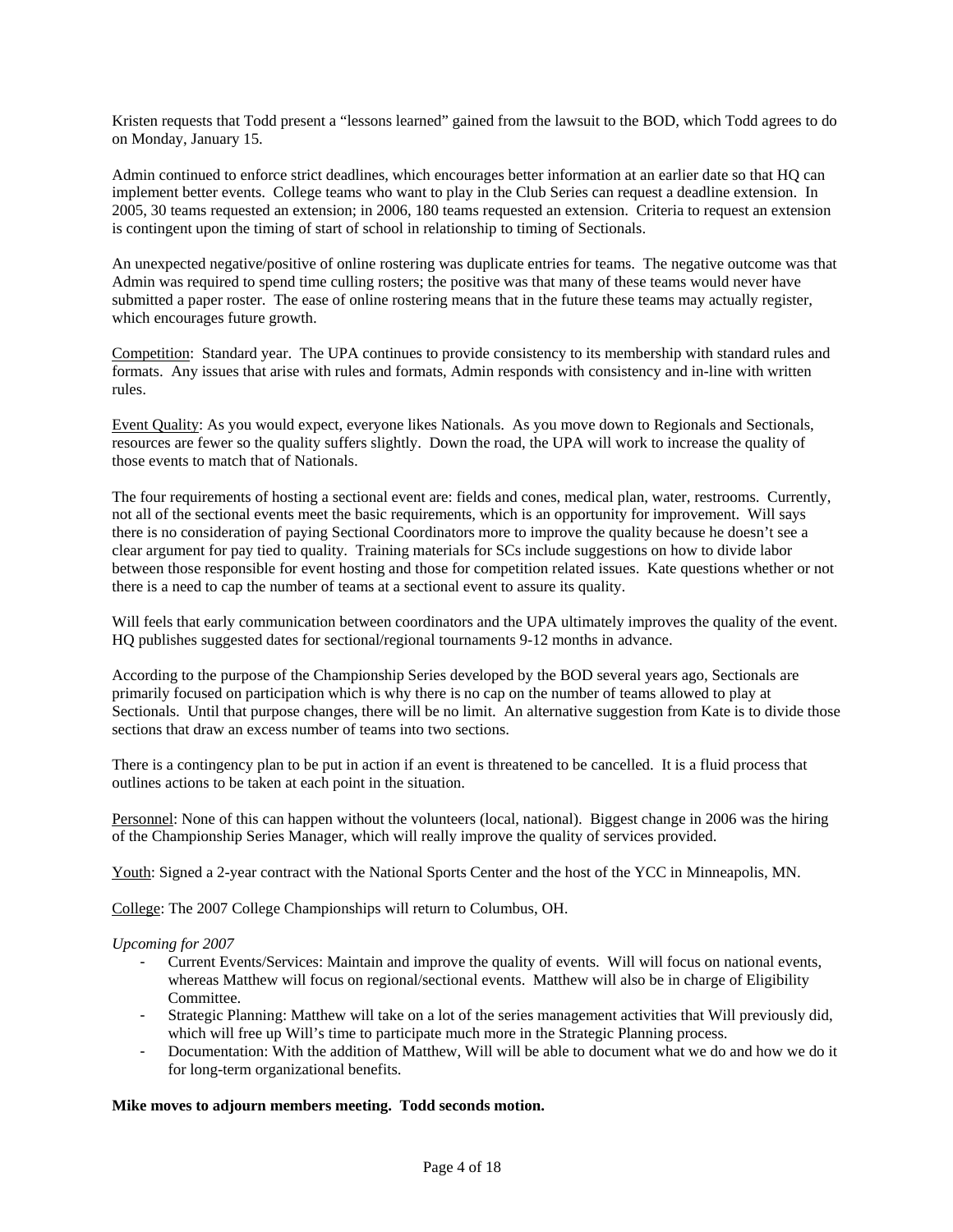## **Members meeting adjourned at 2:19 p.m.**

### **Championship Series Issues: Board Discussion – Will Deaver**

Purpose: to seek feedback from the BOD on key Champ Series issues in 2007 and to educate BOD as advocates for the UPA on these issues to facilitate accurate communication between BOD and constituents.

#### Issue #1: *Masters player/team eligibility for Open/Mixed/Women's sectionals*

Discussion of the pros and cons surrounding Masters players/teams continuing to participate in Sectionals.

Pros

- Extra event for players/members who would otherwise get only two-level series.
- Sometimes helps quality of sectional events to have Masters players/teams included.
- Increased number of teams at sectionals in order to meet requirement for certain formats (e.g. 10 team format).
- Increased level of competition.

#### Cons

- Masters teams at Open sectionals creates competition issues (formats, seeding, bid allocation).
- Necessarily complex rules confusing for players/organizers.
- Penalties necessary to ensure compliance with special rules.
- Possibly propping up development of sections for Masters.
- Masters teams influence the play-out situation for Regional qualification.

Kyle asks what alternative would be available if Masters teams were not allowed at sectionals – would there be a separate Masters Sectionals? Will responds that is a good idea to look into as far as feasibility. Jeff suggests considering making larger Sectional divisions within the region just for the Masters division.

Peri stresses the weight of the message if we were to eliminate the option of Masters teams/players participating at Sectionals, especially in light of our Strategic Planning activity this weekend which focused on increasing the options for members to play. If we were to eliminate this option, we would have to provide an alternative.

No changes will be made in 2007. If anything were to change, this issue would be brought back to the BOD for decision. Straw poll held to determine where people stand on this issue.

- 15 Yes, current structure needs to change
- 1 No, current structure okay
- 9 Undecided

# Issue #2: *11th Edition rules implementation*

 $11<sup>th</sup>$  edition rules passed with  $80+$ % approval from 1500+ members voting. We received a lot of feedback from those who voted, however nothing structurally will change with the 11<sup>th</sup> edition rules. They will be in place for the 2007 Series and incorporated into observer training. Rulebooks will be sent in membership packets.

#### Issue #3: *Roster deadlines*

There is a push to eliminate late-deadline registration fee. All teams must be registered by the deadline; player will be able to add after deadline, but not teams. 90% of club teams met early deadline in 2007. A similar system in college is still being discussed since the college division is one season behind on deadline changes implemented over the last few years. 75% of college teams met early deadline in 2007.

Elizabeth recognizes that HQ followed the direction of the BOD from 2006 of allowing a buffer with the early and late deadline.

#### Issue #4: *Fines*

Associating paying a fine for late registration is pretty standard. As we increase the number of rules we have more people breaking the rules. Currently, the policy is to penalize administrative errors with competition penalities. As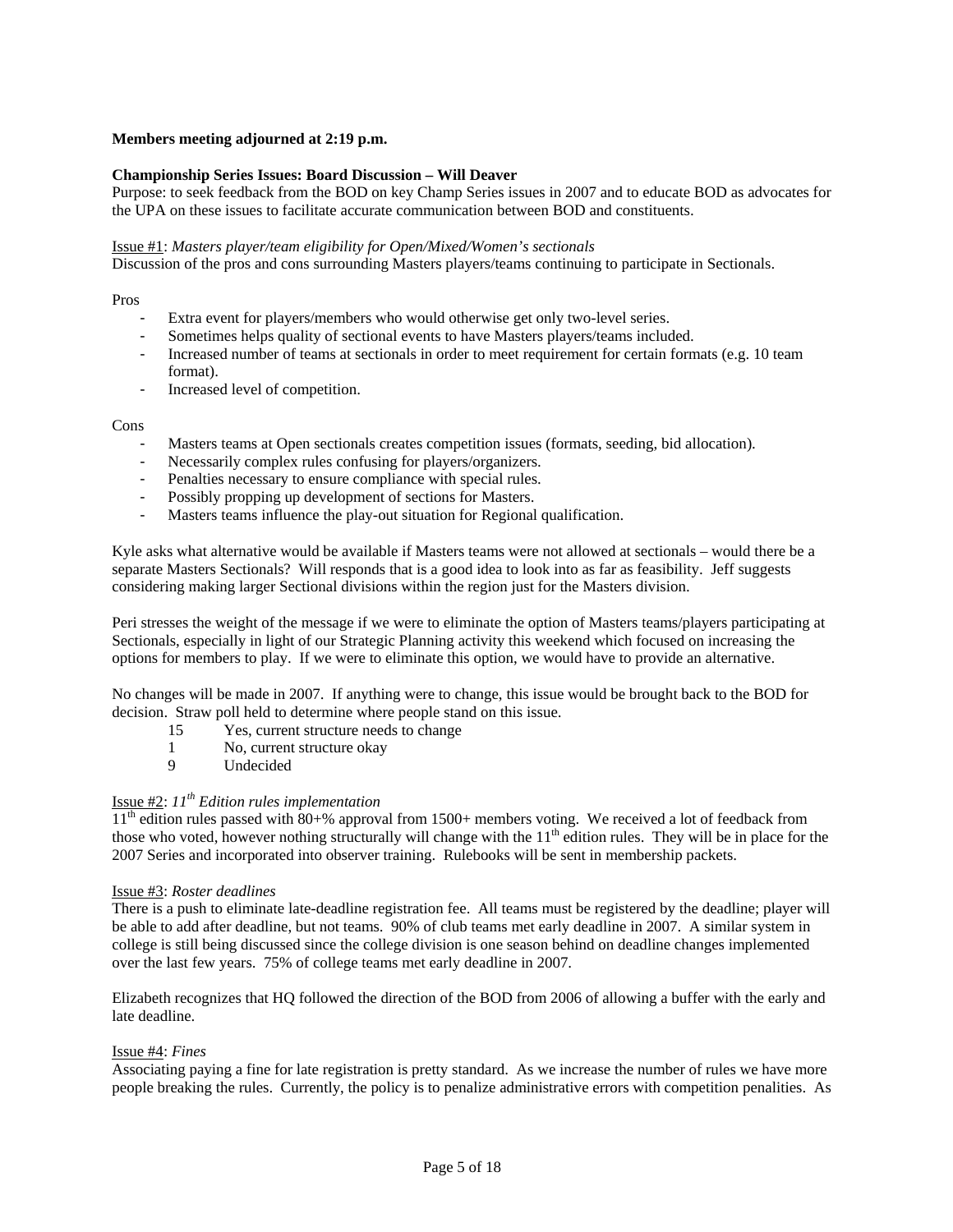an alternative, Will is considering instituting fines. Question posed to BOD, National Directors, Admin: does this fly in the face of the culture of the UPA?

Todd feels that fines would result in much less oversight time on the part of the BOD since fines would generate fewer complaints than competition penalties. Ricky agrees that fines are appropriate. Adam urges accurate, public documentation of fines associated with violations; less room for complaining is correlated to knowing the fine prior to the violation. Peri thinks that fines are better than kicking people out of the competition.

HQ would work out the details of fines for various levels of non-compliance with administrative rules. The UPA's goal is not to raise money or punish people, but to showcase and improve the sport. Melanie questions whether fines would solve the problem of people purposely breaking administrative rules.

## Issue #5: *Divisional showcases/highlights/preference*

Some things we do to very consciously treat divisions equally (e.g. rotation of finals at Nationals so no one division gets the best spot every year), whereas in other settings we showcase one division over another to achieve a particular purpose or randomly highlight one division in promotional materials. Should we have a general policy on divisional showcasing? Does it matter at different levels/events? Should this issue be left up to Admin?

Many feel this is a very important issue that cannot be simply treated as "random." Will stresses that this is an internal emphasis, since we cannot change what external partners do. The conversation is heated considering many personal opinions on this topic. General consensus is that Will should continue doing as he is, but BOD will look into policy specifics to provide tangible direction to Championship Series personnel. Kyle emphasizes that this is a topic that should be included in the strategic planning process to assure that we go in the direction favored by the membership.

#### General straw poll (BOD, Admin, National Directors)

- 14 Exploring issue of divisional showcasing as part of the SP process, only
- 9 Recruiting members of the BOD to write a draft policy to be reviewed at the July meeting

#### Board-only straw poll

- 7 Exploring issue of divisional showcasing as part of the SP process, only
- 5 Recruiting members of the BOD to write a draft policy to be reviewed at the July meeting

Kristen recommends setting a policy that describes our values on this topic. Such a policy would ideally reflect our values to the extent that it would not be drastically changed within the strategic planning process. Elizabeth points out that there is a difference between internal and external worlds. Todd requests that those who are interested draft the policy and put it before ExComm by the February, 2007 meeting.

#### **Break 3:26-3:53 p.m.**

#### *[Director of Championship Series and National Directors leave general meeting.]*

#### **Membership & Outreach Report – Melanie Byrd**

(See attached Membership & Outreach Report submitted by Melanie Byrd, Director of Membership & Outreach) Overall benefit to Membership & Outreach was the hiring of Kelly Knieb as a full-time Administrative Assistant.

#### Membership

12% increase in membership (8,000 new members). Lifetime membership dues increased in 2005, so Melanie increased the lifetime membership benefits (custom discs, credit card-like membership cards). Women's membership increased in all divisions. Melanie created a new brochure that was distributed to all members in 2006 and will be included in all new membership packets.

New members are taking advantage of the single-event membership option, which can be viewed as a stepping stone into the UPA as a full-fledged member.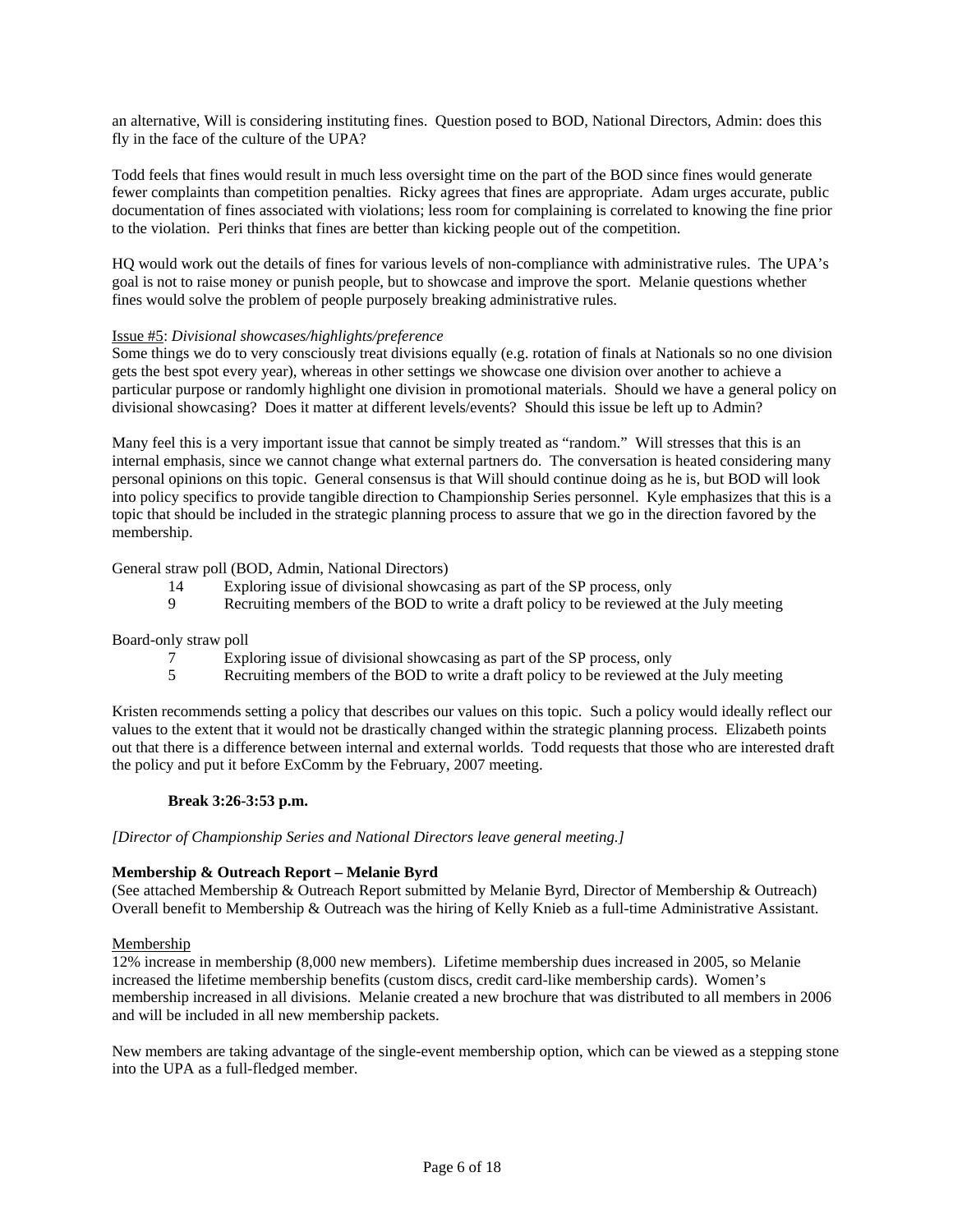In 2007,  $11<sup>th</sup>$  edition rulebooks will be mailed to all members. A deal will also be offered to leagues to order rulebooks in bulk.

Melanie has started tracking new members by male/female.

#### Women's Outreach

Number of women's players increased by 13%, compared to men which increased 11%. \$5000 donation received for women's outreach; a women's group was formed to decide how to use these funds. One use of funds will be to fully subsidize women who coach and for men who coach women to attend the Level I Coaching Clinics.

#### Innovation Grants

Innovation grants now allowed for overseas programs, as long as the grantee is a U.S. citizen.

Mike asks – How much return do we get on the innovation grants?

A: Melanie has not asked for increased budgeting in this area because she does not feel like it is deserving, yet. We receive 15-20 applications/year for a total of \$1,500. Policy is to not fund leagues or tournaments with the intent to emphasize "innovation." Melanie feels 40% of applications are for those things we do not fund, so she thinks there is potential for more variety.

Comment: Interesting idea to link our innovation grants with our strategic plan in the future.

BOD members feel there is potential for an increased number of more innovative grants connected to a larger budget allocation. Todd suggests that we withdraw the budgetary limit on the amount for which they can apply. Paige questions our monitoring and evaluation of programs and the need to bolster that monitoring as the amount of money granted increases. Kristen suggests that we renovate the innovation grant program based on the strategic plan.

General discussion of increasing internal limits to encourage innovation and quality applications.

#### Event Sanctioning

Continual growth each year in event sanctioning. 9% increase in number of sanctioned events, 4% increase in revenues, 13% increase in sanctioned event participation. (See Appendix C of Report for additional information). Melanie maintains (rather than changes) this program. Improvements necessary for the program (e.g. online sanctioning) will most likely not occur until after 2007.

#### General Outreach

The League and Ultimate Organizers Conference will be held Feb 10-11, 2007. Registration is to capacity. Melanie is requesting an additional \$5000 for this line item.

Melanie continues to work with writers to complete the Ultimate Organizers Resource Manual. Several sections are posted online and have been published in recent issues of Ultimate News.

Potential ideas for 2007:

- Creating a packet for new organizers of leagues (YMCAs, Parks & Rec, schools)
- Exploring the option of creating a volunteer position in each state that would be available as an outreach resource for individuals

#### **Media & Communications Report – Ryan John**

(See attached Media & Communications Report submitted by Ryan John, Director of Media & Communications)

Ultimate News: The magazine has had a facelift this year with multiple new columns, full-color, larger and more pictures. All other standard content is still included.

Website: The media section now includes all UPA 2006 press releases. The upcoming events page updated, including event guides (a.k.a. "player guides" for the media). There are now neater and more organized, separate websites for national championships. Hall of Champions had not been updated for 2 years – it is now re-formatted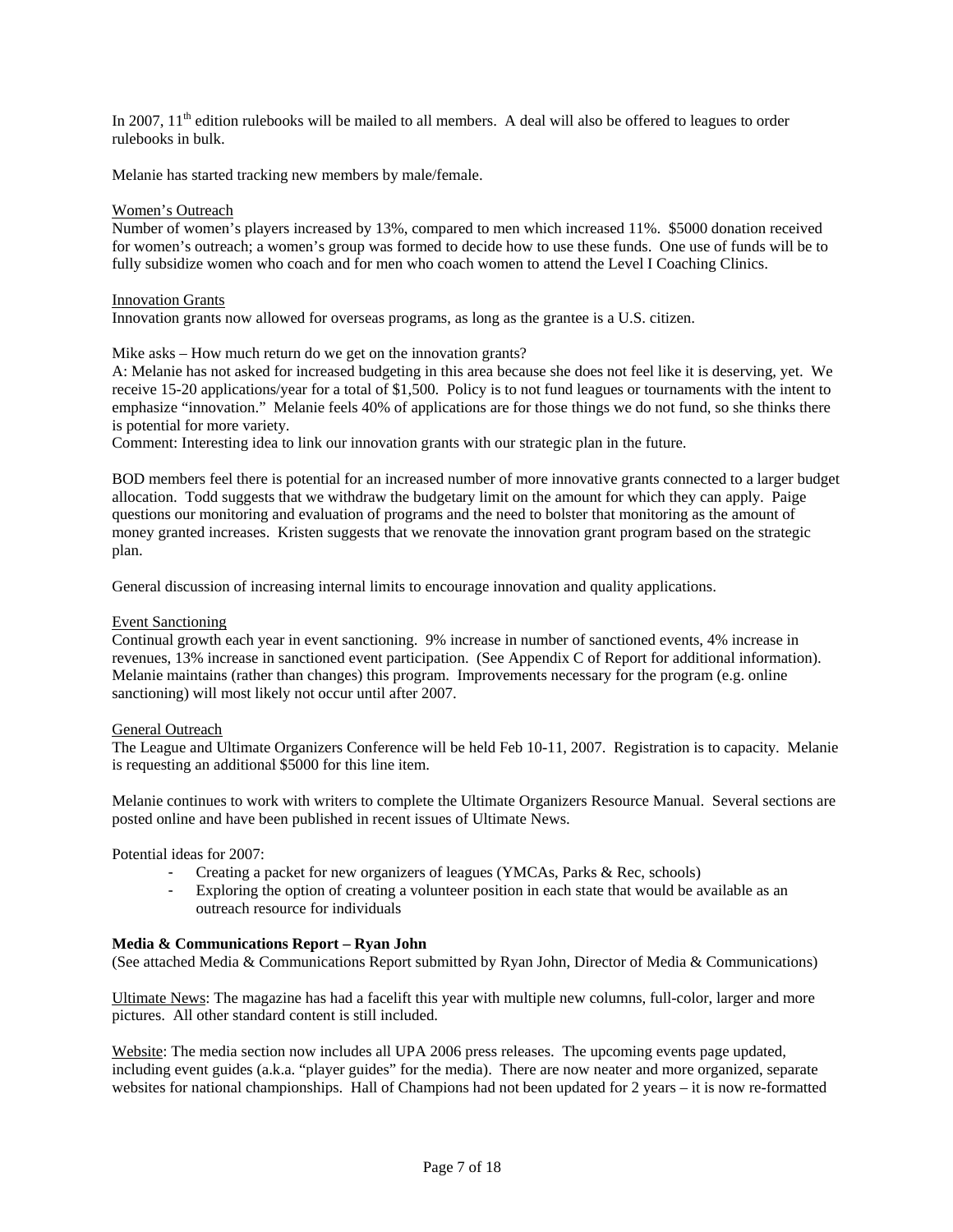and updated (to be completed soon). A Hall of Fame section is now present with pictures, biographies, etc for HoF inductees.

Events: Ryan attended all events this year, but most likely will not do so again in 2007. Ryan made media kits for each event in 2006 – press releases, maps, event guide, tournament schedules, fact sheets, etc – distributed to potential media partners. We had newspaper coverage for every event and local station television coverage at College Championships, Club Championships, and YCC. Ryan used video clips in his communication to encourage media participation because he'd noticed that media was more motivated by visual rather than verbal descriptions of the sport.

Kristen asks: Can we have an online press room that showcases our media coverage? A: Good idea because it would generate additional interest.

Elizabeth asks: Can we subscribe to a clipping service?

A: Lexis-Nexis, the cost-effective option, does not always capture all coverage. However, if the BOD decides to dedicate resources to subscribing to a clipping service, we could certainly do that.

Photographers: New strategy for working with photographers. We are now paying photographers per image, which will be a similar cost to paying singular official event photographers. The result is a good mix from O/W/X/M. Passes were used at College Nationals to regulate who was allowed on-field for photography and videoing.

Discussion re: conflict arising between UPA and a prominent Ultimate photographer over the terms of the contract for photographers at 2006 Club Championships, and specifically The Right of First Refusal (currently, 60 day leeway). Sandie will act on this conversation and follow-up with the parties concerned. The Northwest Rep (Kristen) and the Board President (Mike) will communicate with said photographer to the extent necessary.

## **Executive Director's Report (including Youth Development) – Sandie Hammerly**

(See attached Youth Development Report.)

Youth report is that Meredith Tosta is the new Director of Youth Development. Refer to the monthly ExComm HQ Reports for additional information.

#### **Break 5:24-5:43pm**

#### **BUDGET REVIEW – Ricky Eikstadt, Sandie Hammerly**

(Section-by-Section discussion of Budget)

4300 Sponsorship/Licensing: We do not have a signed contract with Discraft for 2007-2008, but Sandie doesn't anticipate there being a change from 2006-2007.

4500 Contributions: Does include selling rulebooks for outreach.

4800 Interest Income: The minute we dip into reserves the \$20k in interest will decrease. Sandie will look into a fluid account with ING for future investment.

TOTAL INCOME: \$790,000 of our \$1.1M income is from membership, which means we are heavily dependent on membership.

### **Elizabeth moves to discuss changing the fee for Level II Coaching Clinics. Todd seconds motion.**

Discussion: Current fee is \$250 and Elizabeth prefers a fee in the \$75-100 range. A portion of the donation received for women's will be dedicated toward subsidizing Level I Coaching Clinics. Kyle recommends a \$150 fee, which would be double the 1-day fee (\$75) for Level I Coaching Clinics.

## **Elizabeth moves that we close discussion.**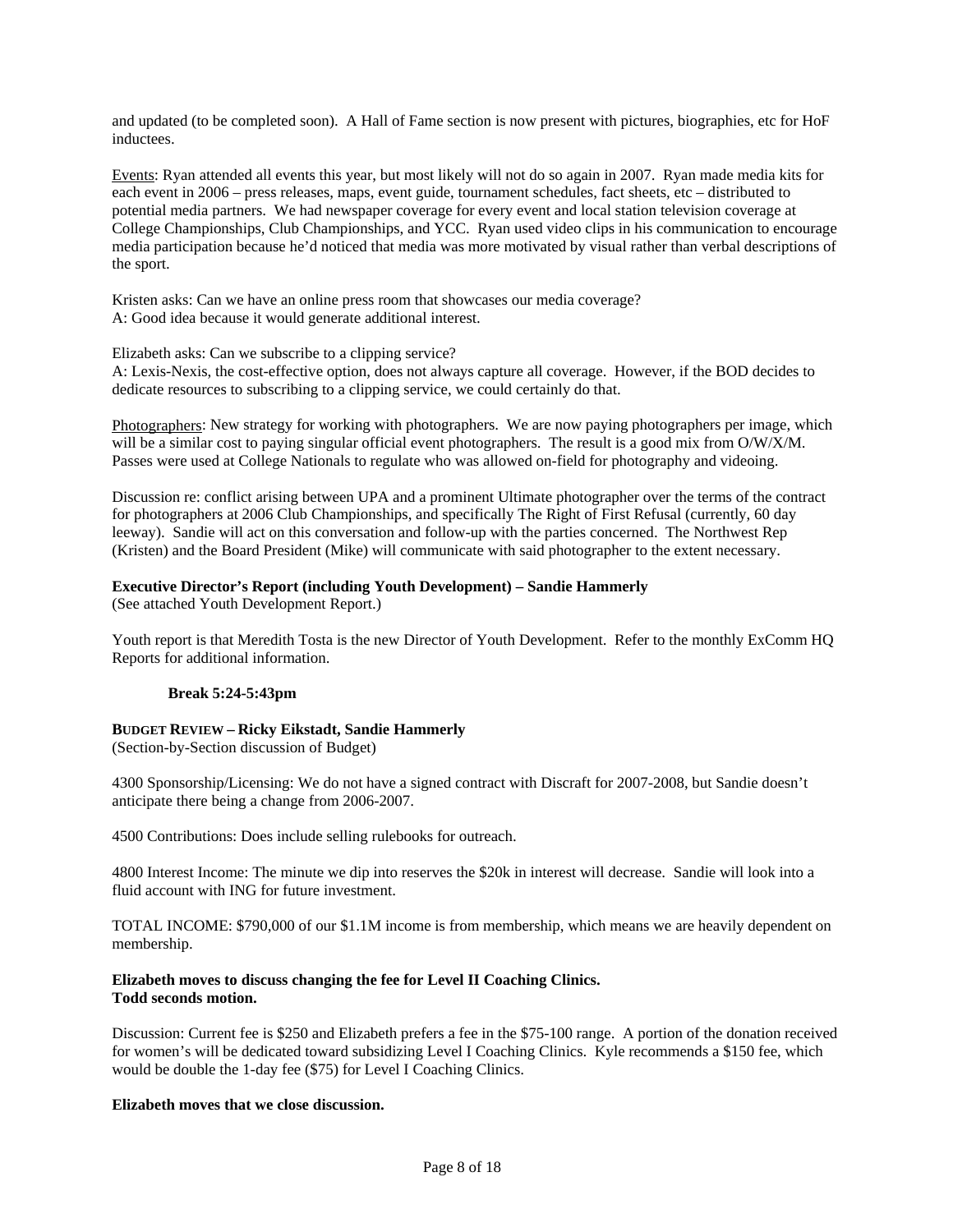**Todd seconds motion.** 

### **Elizabeth moves that the price for Level II Coaching Clinics be \$150. Todd seconds.**

## **Motion passes unanimously 12-0-0 5:55p.m.**

6120.01 Sanctioning Insurance: The cost of sanctioning insurance has decreased because of increased membership.

6205.20 Line item changed to "Instructor Training" rather than "Level II Instructor Training" since the funds can be used to train instructors for either level of coaching. Eventually coach development should be its own line item – it sits here because originally it was associated with youth development.

6216.02 Outreach Travel – PE: In the past this line item was sponsored by Wham-O. We do not have involvement from Wham-O in 2007, so Admin is requesting \$16,800 to fund this travel.

6350 National Teams Expense: Only expense in 2007 is to send selected coaches to YCC.

6525 CSTV: \$40k is the offer we got from CSTV to produce two 1-hour shows for broadcast on their network compared to 2006 where we paid \$15k for 4 shows, which means that we would now be funding the production costs. In the past CSTV funded the production costs. If we pay CSTV the \$40k in production costs, they will have full control of production and all rights, but we will not pay anything for getting it on air. The contract is strictly for production; they will air it for nothing. CSTV is no longer a struggling, start-up company looking for content since they were recently bought by CBS. There is no longer a win-win relationship between the UPA and CSTV.

Sandie shared CSTV's specs for production with outside producers to determine cost. The producer of "Above and Beyond" submitted a bid to produce the shows for \$62k. Rob of Ultivillage submitted a bid for \$25-30k. He is interested in having a relationship with the UPA to broadcast college and club series on the internet.

Question that Sandie poses to the Board: Do we want to stay with producing two 1-hour shows with CSTV? Is \$40k what you want to spend on this because Sandie does not feel we can maintain the quality and produce it for less? Do you want college to stay on TV and how much do you want to spend?

Sandie requests to take the \$40k and produce the show ourselves, then we would maintain control of production and rights. Kyle says that TV is not the only media avenue and that we could use the money to broadcast via the internet. Peri thinks that \$40k is a lot of money for something that we are not sure of the return (we do not have ratings from CSTV past broadcasts). Discussion re: the option of investing this \$40k into strategic planning to determine where our membership wants to see Ultimate in the media. Sandie does not feel that we will burn any bridges if we walk away from CSTV for 1 year. Todd thinks that we should always endeavor to have a TV presence, but we have not received constant formats delivered by CSTV therefore he recommends that we go our own way and produce in-house.

Rob of Ultivillage wants the rights to video and broadcast on the internet. For all products delivered to the UPA, Rob has never charged any money. This could be an opportunity to establish a relationship with Rob.

Kristen brings the assessment from SP back into the conversation pointing out statistics and comments from the surveys re: media coverage. We need to communicate with our membership clearly to assure that we do not lose them in this process.

Paige urges a partnership with Rob and Ultivillage because of the potential for future relationships. Kyle leans toward partnering with Rob, which allows us to have high-quality production and rights to future use. Peri wants the UPA to invest in associating the UPA brand with Ultivillage and prioritizing that relationship. Dave supports Paige/Peri opinions on UPA/Ultivillage partnership, especially considering Rob's ability to broadcast footage in more timely manner (weeks versus months). Colby/Meredith reminds everyone of the different target audiences between Ultivillage (ultimate-specific) and CSTV (15 million general subscribers) and that we need to be cautious jumping on the hot item now.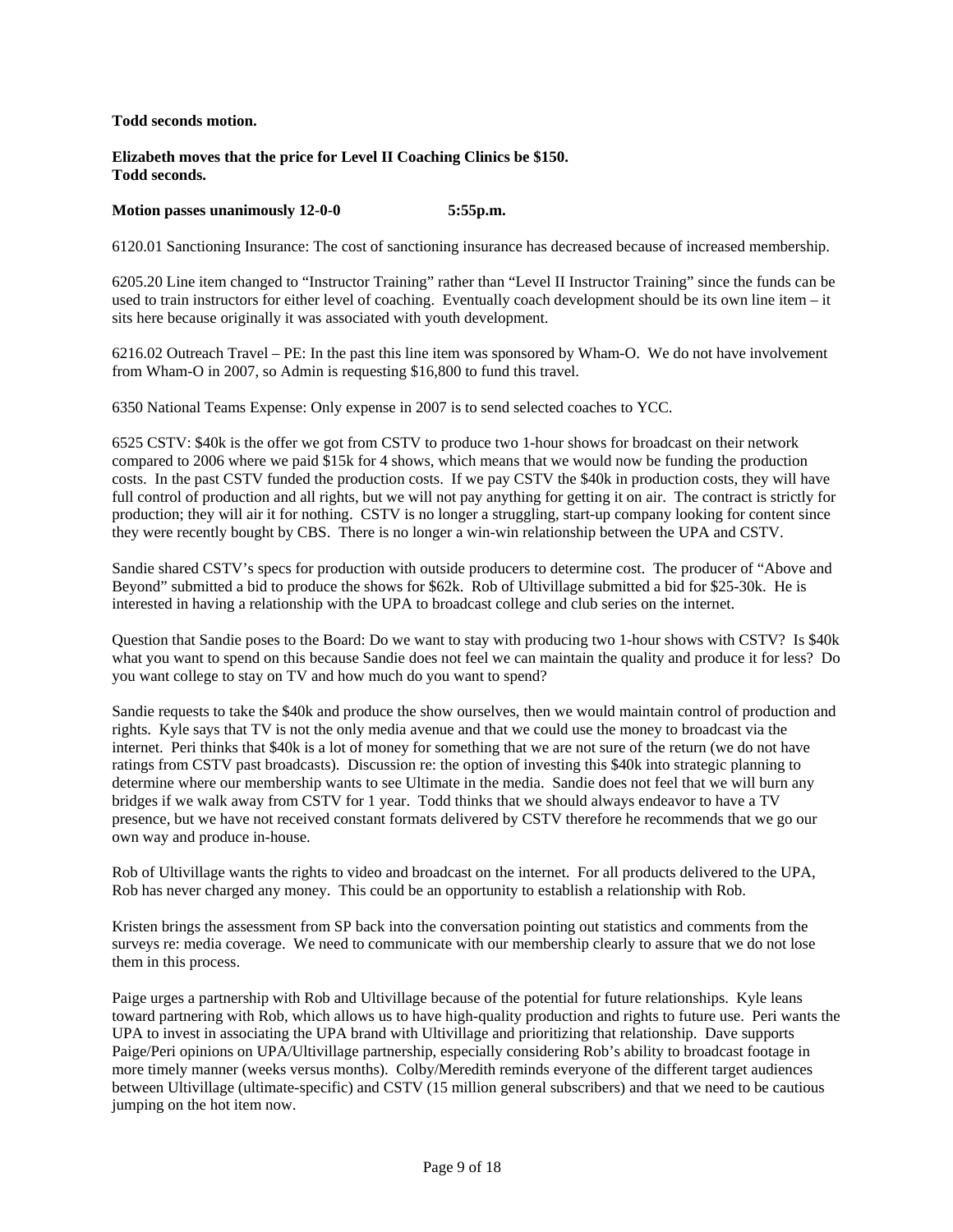Elizabeth requests that any photography policy (discussed earlier) align with a videography policy.

#### **Elizabeth moves to close discussion. Jeff seconds.**

Description of line item 6525 changed to "CSTV/Championship Production."

6600 PR/Communications: Kyle suggests a competition for Best Ultimate Video and add a line-item associated with it in order to support all those producing videos and the future "Robs" of Ultimate.

### **Todd moves that we add \$1000 to the discretionary line item 6635 to sponsor an Ultimate video contest. Dave seconds.**

#### **Motion passes 11-0-1** 6:47 p.m.

6730 League Leadership Forum: Melanie explains that \$5k was moved from another line item into line item 6730.

6800 Headquarters: Difference between actual and proposed for 2006 is reflective of hiring open positions later in 2006 than anticipated and not retaining the hired IT employee.

*[Closed discussion of the Board and ED to discuss line item 6805 Salaries and Bonuses.]*

6885 Staff Training: In 2006, \$1000/staff was allocated for staff training; Sandie attended a facilitative leadership class, Melanie attended 3 courses – HTML, photography – which directly contribute to her ability to serve the membership.

6820.01 IS Programming: \$45k for maintenance of our current website.

6825 Other Insurance: We left St. Paul Companies and found a new insurance plan with Philadelphia Insurance.

6900 Board of Directors: Elizabeth feels very strongly that the BOD have a different policy as far as paying for travel for BOD members and that BOD members should not have to wait more than 30 minutes at the airport waiting for a ride. The BOD works hard all year long and should be rewarded in small ways such as this. Sandie feels that Will should be involved in this discussion since he has opinions about travel policies for volunteers. This discussion does not need to be tied to the budget  $-$  a policy can be submitted at a later time.

6936 SPC: Sandie suggests that the BOD take the costs listed during SP process as a good-faith estimate and increase the line item accordingly.

**Todd moves that we increase the line item 6936 to \$63,500. Ricky seconds.** 

**Motion passes unanimously 12-0-0 7:15 p.m.** 

**Todd moves that we accept the budget as amended. Colby seconds.** 

**Motion passes unanimously 7:17 p.m.** 

 **Meeting adjourned at 7:17 p.m.** 

#### **MONDAY, JANUARY 15, 2007: GENERAL BOD MEETING**

**Mike Payne moves to call meeting to order 8:10 a.m. Elizabeth seconds.**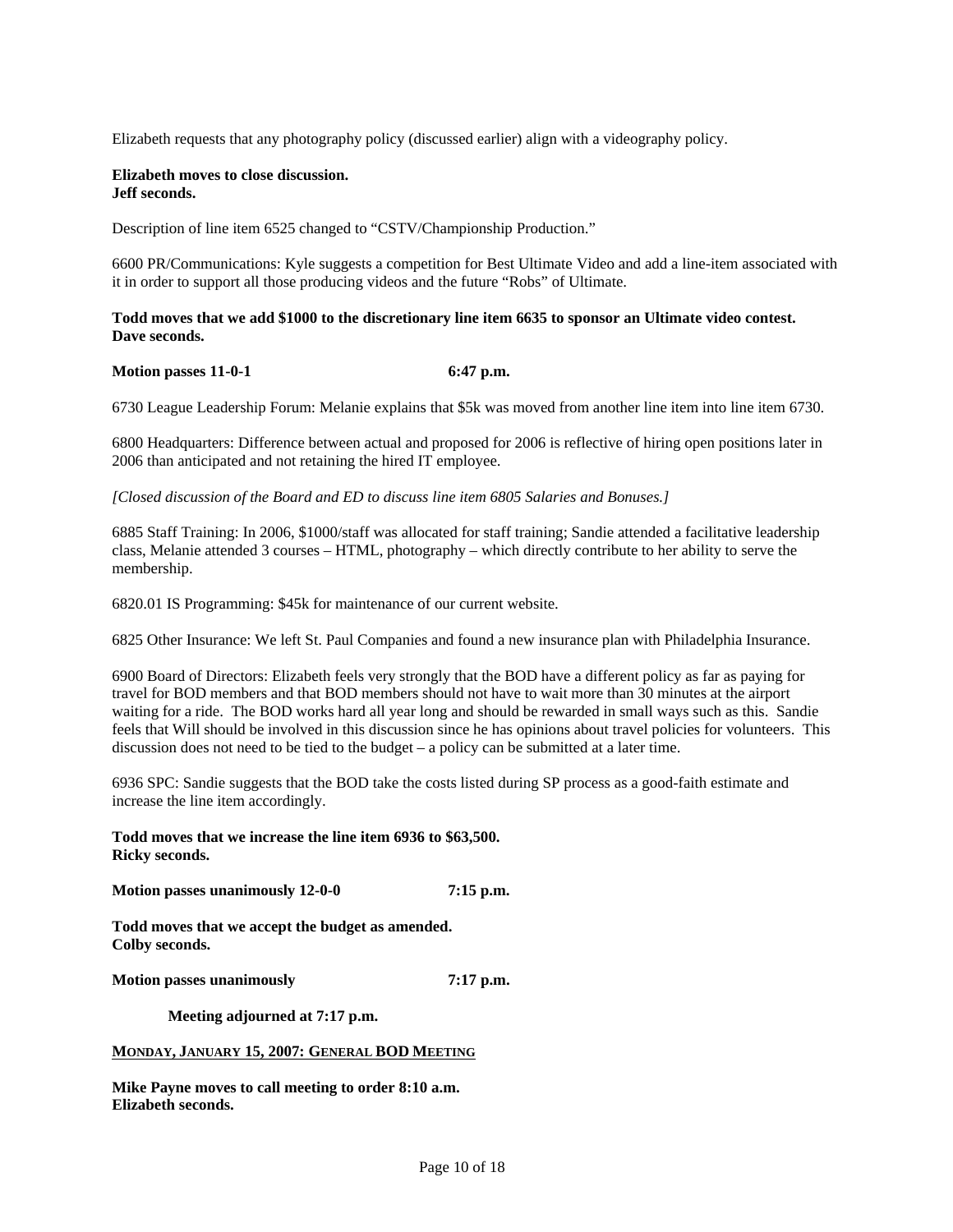*[Closed discussion of the Board]*  **EXECUTIVE SESSION – Board** 

**Consent Agenda Mike Payne moves that we adopt the minutes of the July, 2006 BOD meeting. Elizabeth seconds.** 

**Motion passes unanimously 12-0-0 8:18 a.m.** 

**Executive Director Performance Review Todd moves to adopt ED compensation decisions. Kristen seconds.** 

**Motion passes unanimously 12-0-0 9:28 a.m.** 

#### **2007 Standing Committees**

*Executive*: TBD *Nominating*: Elizabeth (Chair), Mike, Kyle *Finance*: TBD *Conduct*: Ricky (Chair), Colby, Jeff *Board Development*: Elizabeth (Chair), Mike, Kyle

## **2007 Ad Hoc Committees**

*Strategic Planning*: Henry (Chair), Peri, Kyle *USTInC (US Teams in International Competition)*: Paige (Chair), Todd

### **2007 Non-Board Committees**

*Observers:* Peri (BOD Liaison) *Rules Usability:* Peri (BOD Liaison) *Standing Rules:* Peri (Chair, BOD Liaison) *Disc Standards:* Dave (BOD Liaison) *Hall of Fame:* Henry (BOD Liaison)

**Todd moves to close discussion. Elizabeth seconds.** 

**Todd moves to adopt list of committee assignments, chairs, and other BOD members. Henry seconds.** 

### **Motion passes unanimously 12-0-0 9:43 a.m.**

Next steps for Committee Chairs (as outline by President):

- By end of February, work with VP to agree on action plan for 2007 and additional members, if needed (to be initiated by VP by 1/26/07)
- Monthly, send report on progress to VP for review by ExComm (and forward to full BOD)
- $\sim$  2x/year, join ExComm for 10 minutes to report on/discuss committee activity (at request of VP)

#### **2007 Officers**

| Paige elected as Secretary 12-0-0     | $9:55$ a.m.  |
|---------------------------------------|--------------|
| Kristen elected as Treasurer 9-3-0    | $10:06$ a.m. |
| Mike elected as President 12-0-0      | $10:18$ a.m. |
| Ricky elected as Vice President 8-4-0 | $10:32$ a.m. |

Todd selected as the At-Large appointment to the 2007 BOD Executive Committee.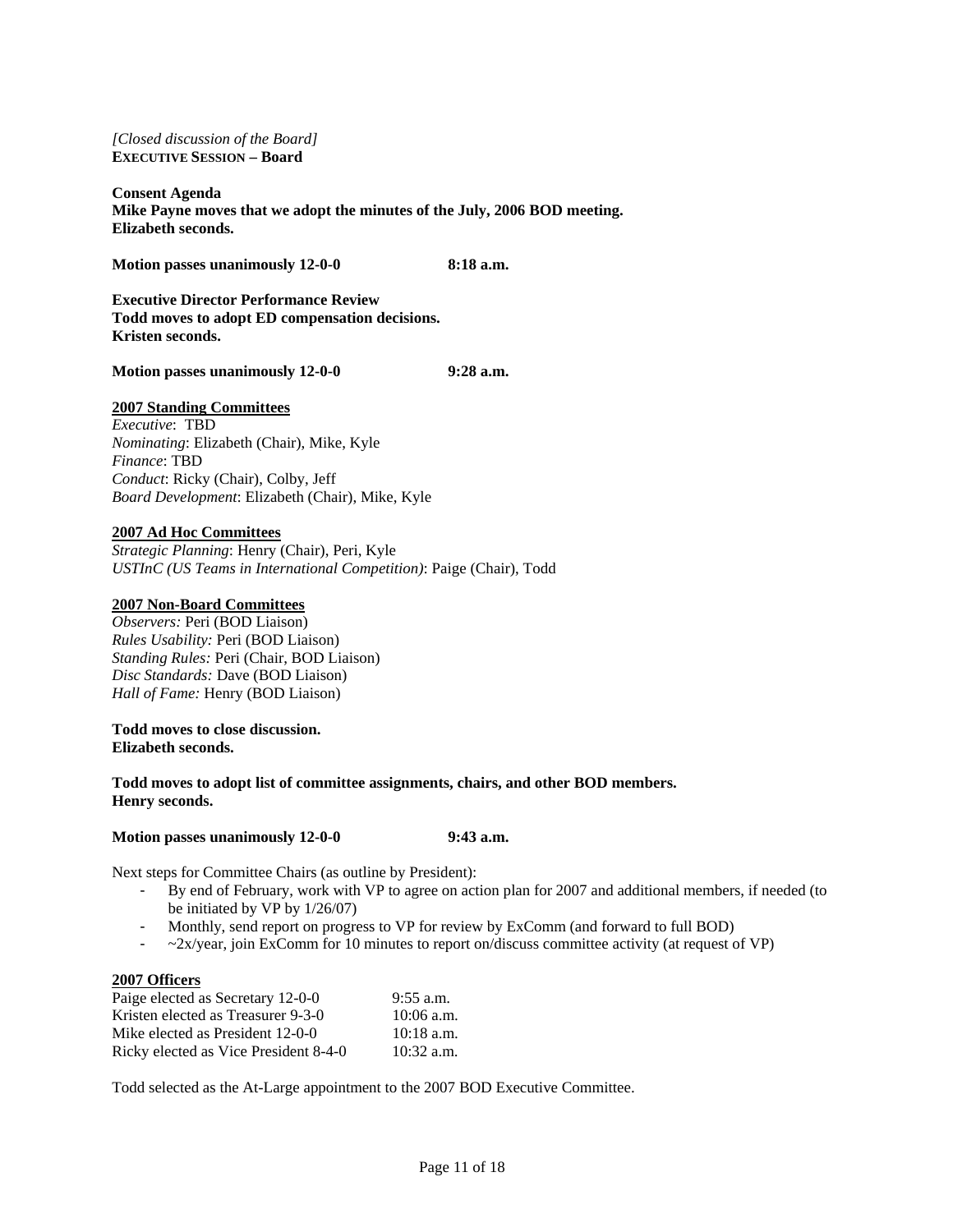**2007 Standing Committees**

*Executive*: Mike, Ricky, Kristen, Paige, Todd *Finance*: Kristen (Chair)

#### **Break 10:50-11:06 a.m.**

*[Meeting opened to Administration and National Directors]*  **PROPOSAL REVIEW/VOTING**

**Ricky moves to open discussion on proposals. Todd seconds.**

**Proposal 2007.04 – Temporary College Rules Set Modification,** Submitted by Will Deaver, UPA Director of Championships; Matthew Bourland, Championship Series Manager; Jeff Kula, College National Director

Proposal: *In 2007, the UPA Board supports the administration's use of the following subset of competition rules, not contained in the 11th, that have been used in the College Series since 1999. These rules include: mandatory use of Observer's to track time limits, offsides, and deal with conduct issues at Regional semis, finals, games-togo and all games at the College Championships; use of the Team Misconduct Foul System to manage team/player conduct during competition.*

Financial Implications: None

Discussion: This is the same proposal we discuss every year, it's just smaller. It is the proposal that allows the College Division to play by their own rules set. Mandatory use of observers at College Nationals, the team misconduct foul system instead of card system.

**Ricky moves to close discussion. Colby seconds.** 

Straw poll: In favor of proposal 10-0-0.

**Todd moves that we adopt proposal 2007.04. Dave seconds.** 

**PROPOSAL 2007.04 PASSES Vote: 10-0-0 Time: 11:08 a.m.**

**Proposal 2007.03 – Current/Former UPA Employee BOD Election Policy**, submitted by Todd Demetriades, Vice-President, UPA Board of Directors

**Ricky moves to open discussion on Proposal 2007.03. Todd seconds.** 

Proposal:

- *Current employees shall not be allowed to be a director on the UPA Board of Directors during their employment with the UPA.*
- *Former employees shall not be allowed to be a director on the UPA Board of Directos for 3 years following the final day of their employment with the UPA. In the event a former employee does become a director and any of the then current staff who was employed by the UPA during the former employee's employment is still employed by the UPA, the former employee/director will be subject to the same restrictions that would be placed on Kyle Weisbrod should he win election and which are set forth below.*
- *Executive Directors shall not be allowed to be a director on the UPA Board of Directors for 10 years following the final day of their employment with the UPA.*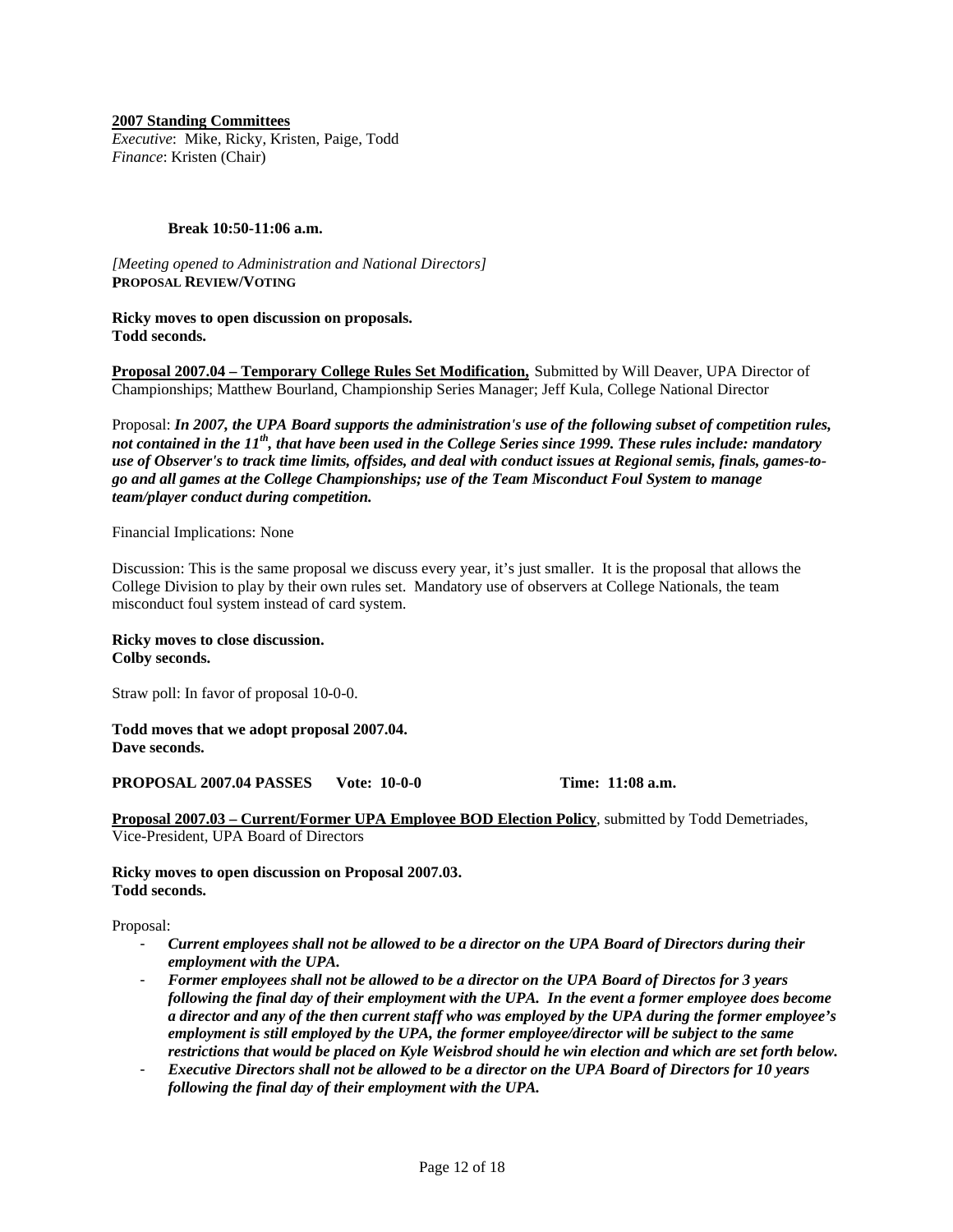- *In the event a former employee is elected to the UPA Board of Directors, following his or her employment, he or she will not be permitted to:*
	- 1. *Attend any portion of any UPA Board of Directors meeting in which the Executive Director's performance is reviewed or evaluated for a period of three years following his or her employment (this does not apply to Executive Directors);*
	- 2. *Attend any portion of any UPA Board of Directors meeting in which the Executive Director's performance is reviewed or evaluation (this only applies to a former Executive Director (sic);*
	- 3. *Vote on any matter regarding supervision, salary, benefits, or the like of the Executive Director;*
	- 4. *Attend any portion of any UPA Board of Directors meeting in which UPA employees' performances are reviewed or evaluated for a period of three years following his or her employment;*
	- 5. *Vote on any matter regarding supervision, salary, benefits or the like of UPA employees for a period of three years following his or her employment.*

Financial Implications: *None* 

Discussion: Todd leads discussion explaining the details of submitted proposal and entertains any questions regarding Proposal 2007.03.

### **Ricky moves to amend Proposal 2007.03 Colby seconds.**

Amend Proposal 2007.03 as follows,

- Section IV.3: Vote on any matter regarding supervision, salary, benefits or the like of any ED/s under which that employee served.
- Close parentheses on Section IV.2

### **Motion to amend Proposal 2007.03 passes unanimously 9-0-0.**

**Paige moves to adopt Proposal 2007.03 as amended. Colby seconds.** 

| <b>PROPOSAL 2007.03 PASSES</b> | Vote: $10-0-2$ | Time: 11:20 a.m. |
|--------------------------------|----------------|------------------|
|                                |                |                  |

Point of clarification: As Executive Director, Sandie contributes feedback on the Officer election process. Henry will be submitting a proposal to solidify the policy surrounding administrative involvement in the election process.

## **Lunch 11:22-11:45 a.m. (Complete meeting assessments, commitment letters, COI forms)**

#### **Ricky reconvenes meeting at 12:13pm, presiding as senior officer**

#### **Proposal 2007.01 – Spirit Ranking System,** Submitted by Eric Zaslow

Proposal: *That the UPA:* 

- *1. Create new guidelines for spirit score rankings and submit for board approval by April 1, 2007. If approval is not granted, revise and submit within a month. And so on, until approval is obtained.*
- *2. Require Admin to ensure ranking guidelines are communicated to captains of teams whose spirit scores are to be collected.*
- *3. Include guidelines along with other "conduct" literature used for training UPA event personnel.*
- *4. Distribute "Ten Things You Need to Know About SOTG" along with waiver forms -- if legal, then on the back of the paper; also if legal, then as page two of the electronic document containing the waiver.*
- *5. Administer the collection and processing of spirit rankings as follows:* 
	- *a) Collect spirit rankings at every game at UPA championships for college and club, and for HS Easterns/Westerns and YCC.*
	- *b) Establish a Team Spirit Award for each division at the events of part 5.a, given to the team that receives the highest overall average spirit ranking.*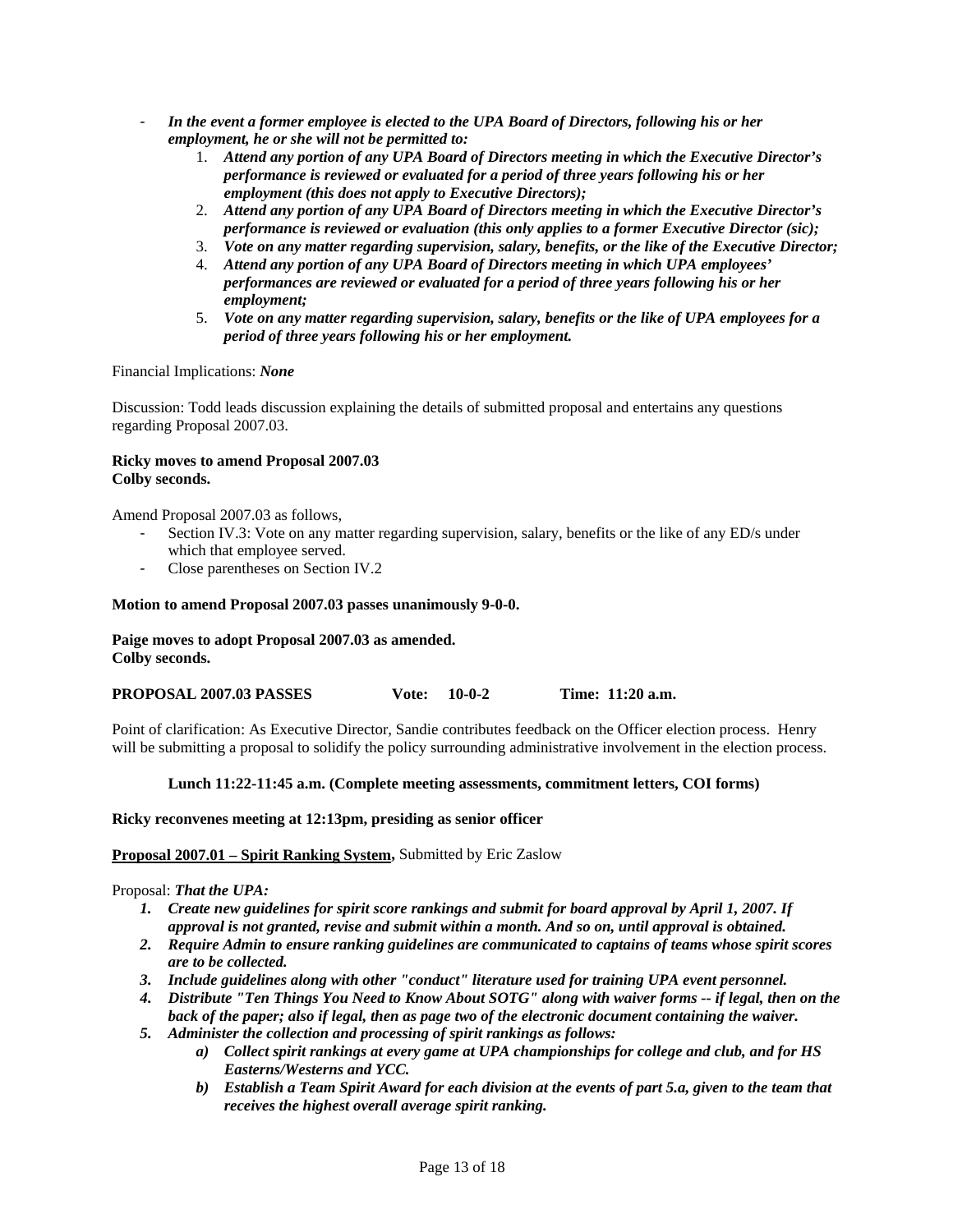*c) Collect spirit rankings at the finals of regionals for college and club divisions* 

*d) Expand the collection and processing of spirit rankings beyond 5.a, 5.b, 5.c as resources allow [Note: Items 5.a and 5.b describe the current practice of the UPA.]* 

*6. Implement items 2-5 by September 1, 2007, or within a month of approval of new guidelines, whichever comes LATER.* 

Financial Implications: *Minimal or none.* 

## **David moves to open discussion. Henry seconds.**

*[Paige leaves meeting. Colby assumes responsibilities as stand-in Secretary.]* 

Discussion: Jeff suggests that the proposal certainly couldn't hurt given the ambiguity of SOTG and our value of it. Ricky asks if there is actually a cost associated with the proposal given the extra time it would demand of staff at nationals and other events. Adam says that though this would require extra work it has no direct financial impact, and that proposal seeks to address this by specifying finals games as most important. Will says that Zaz approached him on the issue and that the most direct cost would come from putting "10 things you need to know about SOTG" on the waiver notice because of cost of going from one page to two. Melanie suggests that this could add some cost to mailings but that online waivers would help this. Will suggests that since people can already get their waivers online, cost may not be an issue. Jeff gives background about "10 things."

Kyle thinks that anything that promotes SOTG is a good thing, but wonders if we don't already get this at nationals and doesn't like the guidelines suggested by Zaz. Adam clarifies that Zaz recognizes that work needs to be done and that the proposal lays out a proposal by which the BOD would do this.

David adds that it seems like guidelines seem to address games rather than teams, and if this is so the scorekeeper ought to do this. He suggests that "10 things" be included in captain's packets.

Henry says that clarity is good with guidelines, Zaz needs to be on committee deciding guidelines. Notes that UPA has changed its position on SOTG slightly –to upholding rather than safeguarding—and that guidelines need to be something that people will want to adopt themselves as opposed to coming from "on high". Suggests that #4 should be eliminated but that he'd vote for it either way. Will clarifies that there are some legal concerns with putting "10 things" on the waiver because of the way it would "squish" that document.

Kristen asks if the intention of including "10 things" is to get people to sign onto it like they do the waiver or if it is just a delivery mechanism. Adam says that it is delivery only. Mel says that she's not comfortable tacking things on to the waiver because of the work that's been put into it. Kristen follows up by asking if Mel minds sending "10 things" out to all members. Mel says she's fine with that but that it needs to be in an independent document.

Will says that Zaz's intention with the "10 things" section was just to get it out there, but that he would push it even if it cost a great deal because of its importance to us as an organization.

Meredith says that she's excited about the idea of setting guidelines for spirit scores to deal with "spirit score inflation" that she feels is pervasive.

Dave Raflo suggests that a better vehicle for distributing "10 things" would be in the new rulebooks since they're going out to all members anyway.

Jeff says that Zaz's proposal is intended to push to promote SOTG rather than uphold it, and he doesn't see why we shouldn't do that since it's one of our core values. Kyle responds that adopting the proposal is tantamount to defining SOTG for our members and that we shouldn't do that. Henry responds that SOTG does better if it comes from the bottom up and that we as the Board shouldn't be the gatekeepers of SOTG. Adam says that this makes sense as a concern but suggests that there is a separation between providing a limited framework for giving spirit scores at games and forcing a definition of SOTG down people's throats. Will adds that he talked to Zaz and has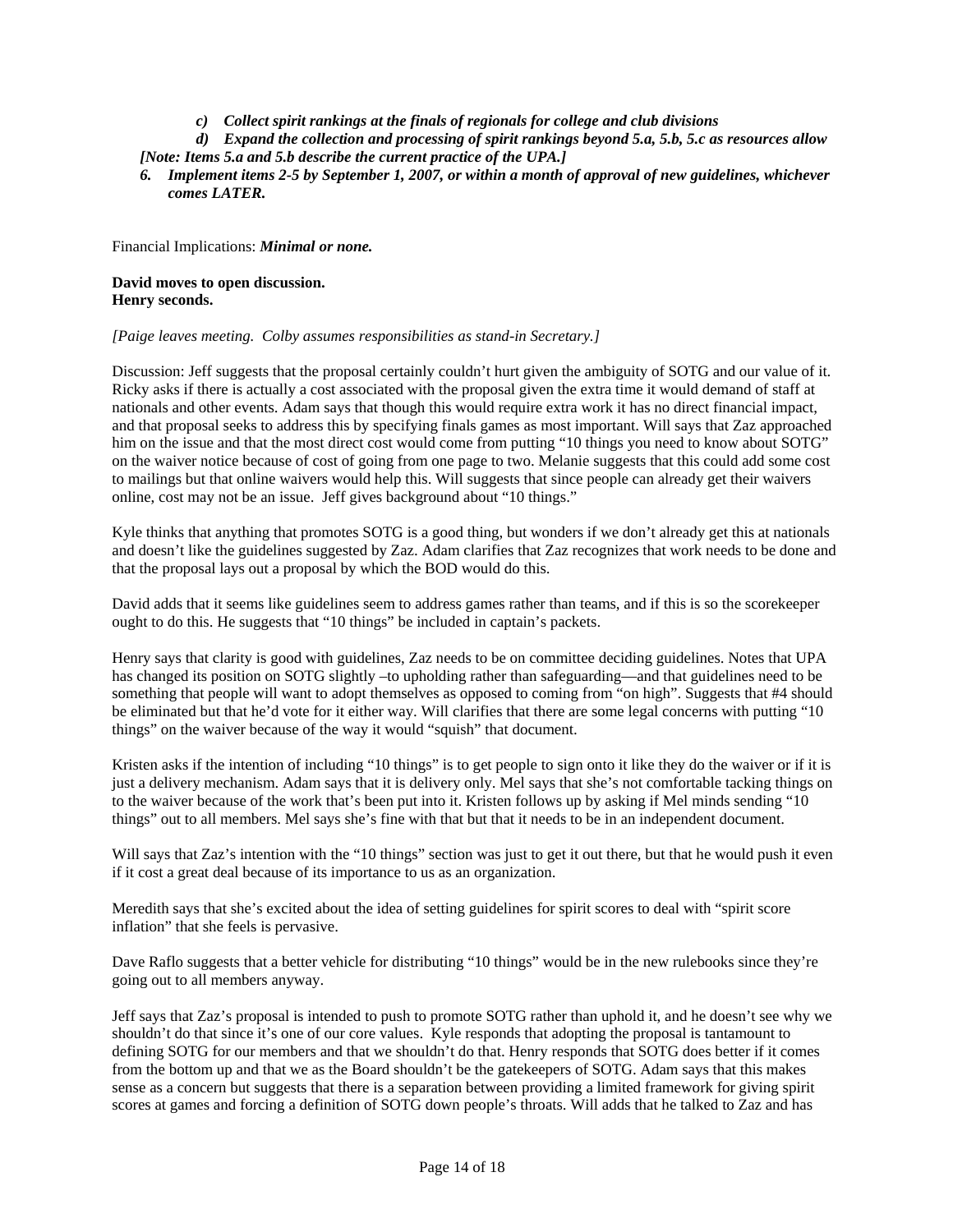similar concerns to Kyle, but that SOTG is already defined in the rules and that what already exists is an affirmation of that. He doesn't think that this precludes passing the policy because what exists now is ad hoc, and that a statement from the Board would be helpful. He suggests that the Board approve the measure but that the Board should be careful about what it does say. Adam adds that Zaz thinks changing the proposal is fine but that the point is to mandate that taking spirit scores happens. Todd clarifies that SOTG isn't well-defined in the rules. Will disagrees. Kyle responds that it's good that there's room for individual players to interpret SOTG and that we shouldn't take this away from them. Adam suggests that we could pass a proposal that mandates what happens now with spirit scores but notes that there's some confusion about how scores are defined.

Will says that one modification would be a broad statement that Admin should decide how to expose membership to "10 things." Mel responds that she isn't comfortable with having staff be forced to do this in a certain way.

Straw poll is 7-3 in favor of modifying section 4.

**Jeff moves to amend the proposal "to distribute or expose the membership to Ten Things You Should Know about Spirit of the Game."** 

**Todd seconds.** 

**Todd moves that we vote on the amendment. Jeff seconds.** 

**Motion to vote on amendment passes 8-2.** 

**Colby moves to vote on the proposal as amended. Todd seconds.** 

#### **PROPOSAL 2007.01 PASSES Vote: 10-1-0 Time: 12:48pm**

*[Mike takes over control of meeting. He scratches Champs Series Disc approval process from the agenda in interest of time and because IS is strategically more important.]* 

## **REVIEW IS ASSESSMENT; DISCUSS NEXT STEPS – Sandie Hammerly**

*Dale Lauschman (SP), the IS consultant who wrote the report on our IS processes, reports back to BOD.* 

Mike says that staff has directed us to answer the question whether we should totally redo our existing IS systems or if we should repair and improve what we have. He suggests that the reason we haven't addressed this in the past is a lack of info, but that we have a good base of information now and that we should make a decision based on the analysis we do have. He says that at the very least we leave the room with a clear understanding of what we still need to know and clear expectations of what Sandie needs to find out. Asks for feedback on that approach (silent approval).

Dale asks what expectations of the report were and why people think he didn't meet them. Mike clarifies that this had to do with the use of the word "vendor" and that the perception that the report was poorly written is something of a misunderstanding. Dale replies that he did his best to "de-geek" the report.

Dale says that he reviewed current IS systems over the course of a few months, interviewed users, and reviewed code. He concluded that the system is fragmented and found fundamental flaws in the system: 1) there are two databases that are out of sync, and up to 4 others that are involved that can also get out of sync; this causes problems with duplicate records, and 2) general coding is bad—many different programming languages, coding incoherent and ad hoc.

What he sees is that current system is maintainable but only by current vendor and that any alterations they make have unintended consequences since the system wasn't logically designed.

Henry asks Dale to evaluate the three options (do nothing, use current system, rebuild). Dale suggests that 3 major things have to be done to use the current system. First is to document the code, so that Coding Clan isn't the only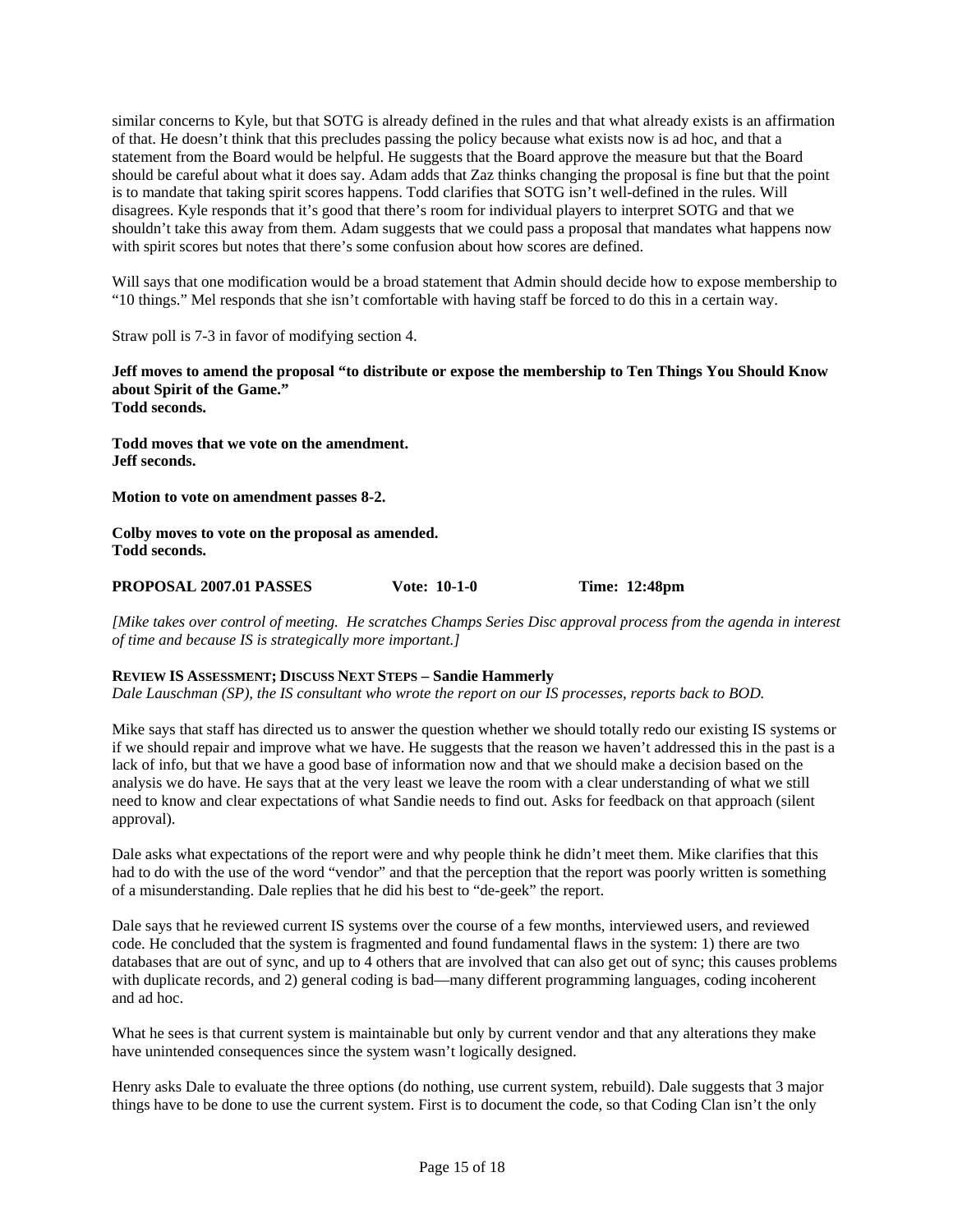group that can do stuff with it. Second would be to unify the databases, a major undertaking. Third would be to eliminate some of the access staff currently has. His guess on how much work it would take to get the system up to speed is 1000-1500 hours.

Elizabeth gives history about the different tools that exist and why they don't match.

Henry and Jeff ask Dale to clarify the alternative.

Dale says that rebuilding the system would take as long or longer (up to a year) and cost \$100-200K but would have much greater functionality and have better-planned systems.

Todd asks about off-the-shelf technology. Dale responds that it would be best to use off-the-shelf tech as much as possible.

Dave responds that the hard part of the process is the spec, and that designing the system will be the hardest part. Coding is easy, but the hard part is how to access and use the data. What we have currently is a good spec. \$100K seems like a lot of money, but investing in a system that is scalable and is flexible as far as our vendors go is a good idea. Our current system won't allow us to move forward or do something new. What we get for \$100K is a lot. We're at the step now where we have to solidify the ad hoc system we already have.

Kristen asks Dale, Dave, and staff to clarify what the impact on staff would be during the interim. Dale responds that it would be foolish to just switch over, but that in the meantime we would freeze the current system with must-fix bugs dealt with, then design spec for new system, then review process, then begin coding. At the end of the coding, you would run portions of the system in parallel to test it. This would keep happening as different tools are brought online.

Henry asks David to clarify how he's so knowledgeable.

Q: Would we retain the rights to the system or could we retain some rights to distribute to our constituency? (Todd)

Q: Will asks about "freezing." Is that because we don't want to invest more time and money in the system or is it because it makes designing the new system easier? A: Both

Q: Will developing the current system at the same time confuse the process? (Will) A: Yes.

Q: Do we understand the requirements for our new system well enough to make a decision? (Adam) A: Dale responds that he didn't think so much about the specific direction we should go, but that at some point we will need to add functionality.

Q: Mike adds that we've tried to hire a permanent IT position already to maintain our system and asks what our needs for maintaining it will be.

A: We definitely will need some maintenance, but that we could probably go either way (internal/contract) as far as hiring someone to maintain it.

Elizabeth says she supports the idea of starting from scratch.

Henry asks Sandie her opinion. Sandie responds that she supports Dale's report and suggests we freeze what we have and develop an entirely new system.

Dave volunteers to help staff work through work requirements.

Elizabeth wonders how building the new system will interfere with Strategic Planning. Todd responds that this is an important part of Strategic Planning.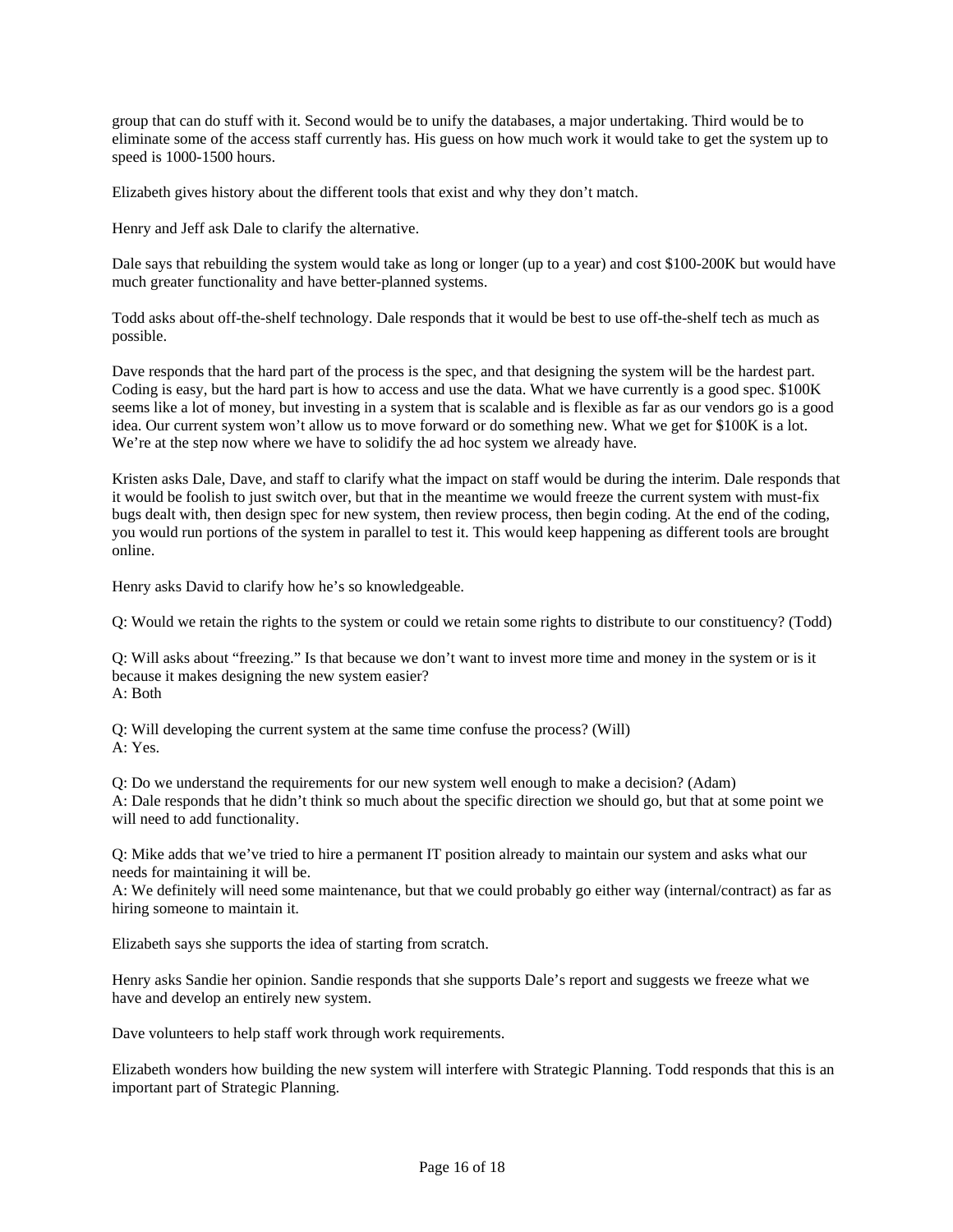Q: How much impact this will have on the staff? (Henry)

A: Building a new system will definitely be more burdensome to the staff than repairing the old one, and that designing the spec by itself would require a big investment from staff--several hours a week of meetings for a few months.

Will suggests that it sounds like building a new system wouldn't be that burdensome, but imagines that twice as many new ideas might come out of strategic planning so we might wait to see what that process gives us. Acknowledges that we have to wait some (new system can't be up tomorrow), and asks how long we can really wait.

Q: Should we wait, given that we don't know what strategic planning will come up with, and if we do wait, are we at risk given that our old system is already pretty patchy? (Will) A: Whatever happens, you should maintain your current relationships with vendors to keep things stable.

Q: How much burden will new ideas might put on the design process?

A: If the system is designed well it should be extensible, but that you could limit your ability to do new things within the current system. Every individual module/feature has a software component and a data component. As long as you spec out what your future needs *might* be, you can add them on better. Sticking with the current system, there's no way you could do this. There's never a good time, so maybe it's the best time now to brainstorm our ideas so that as many options as possible are left open in the design.

Ricky reminds everyone that we need to keep budget-related stuff in house. Asks the staff—how long do you think you can live with the current system? Mel responds that 2-3 years would be too long. As regards staff time, says that system requires as much maintenance now as planning would later. Says that we have a good basis to start from and that we probably have enough info now to start. Kristen concurs.

Todd comments that process is time consuming but not as much as we think. Henry feels like he's on board now that he's heard input. Peri adds that since data collection part of Strategic Planning doesn't extend that far out, and since process might take a long time to start, now's a good time. Elizabeth suggests that we think of each feature differently from each other—more complex than we're implying. Kyle says that system was unsustainable six months ago and that one of his major reasons for leaving was this problem. Todd says that this is extremely important and we need to move now.

Mike asks Dale to step out so BOD/Admin can talk internally about budget and next steps.

Straw poll in favor of making significant investment in new system now. 20-0 in favor.

Will says that he's still concerned with things that may pop up. Elizabeth says that it's great that we're finally ready to do this after many years of wanting to do so.

Mike asks Dave what motion should look like, suggests motion should approve staff to move forward and find a vendor and get a spec done. Dave responds that budget item should be this year, and suggests a budget of \$150K this year, maybe \$50K next year. Mike asks if we can do something with currently appropriated money. Sandie asks Dave if we could approve additional money to hire someone to write the spec and then come back again to ask for money to put it together.

Jeff asks if there's anyone who's not willing to pay what it takes to do this.

Dave says that this will require RFP, Sandie asks Dave to help, Dave volunteers to do this, says that RFP would be to seek a firm to do everything from beginning to end. Adam says he can help too, but says also that it wouldn't be abnormal to hire help to write and put out RFP.

Todd wants people to know that there's no flat fee and that we won't know exactly what this would cost.

Will asks if people want to talk about currently maintaining relationships with Coding Clan for a year or so while we get new system in the works. Mike asks how sustainable relationship is. Will answers that he's not sure how Kit